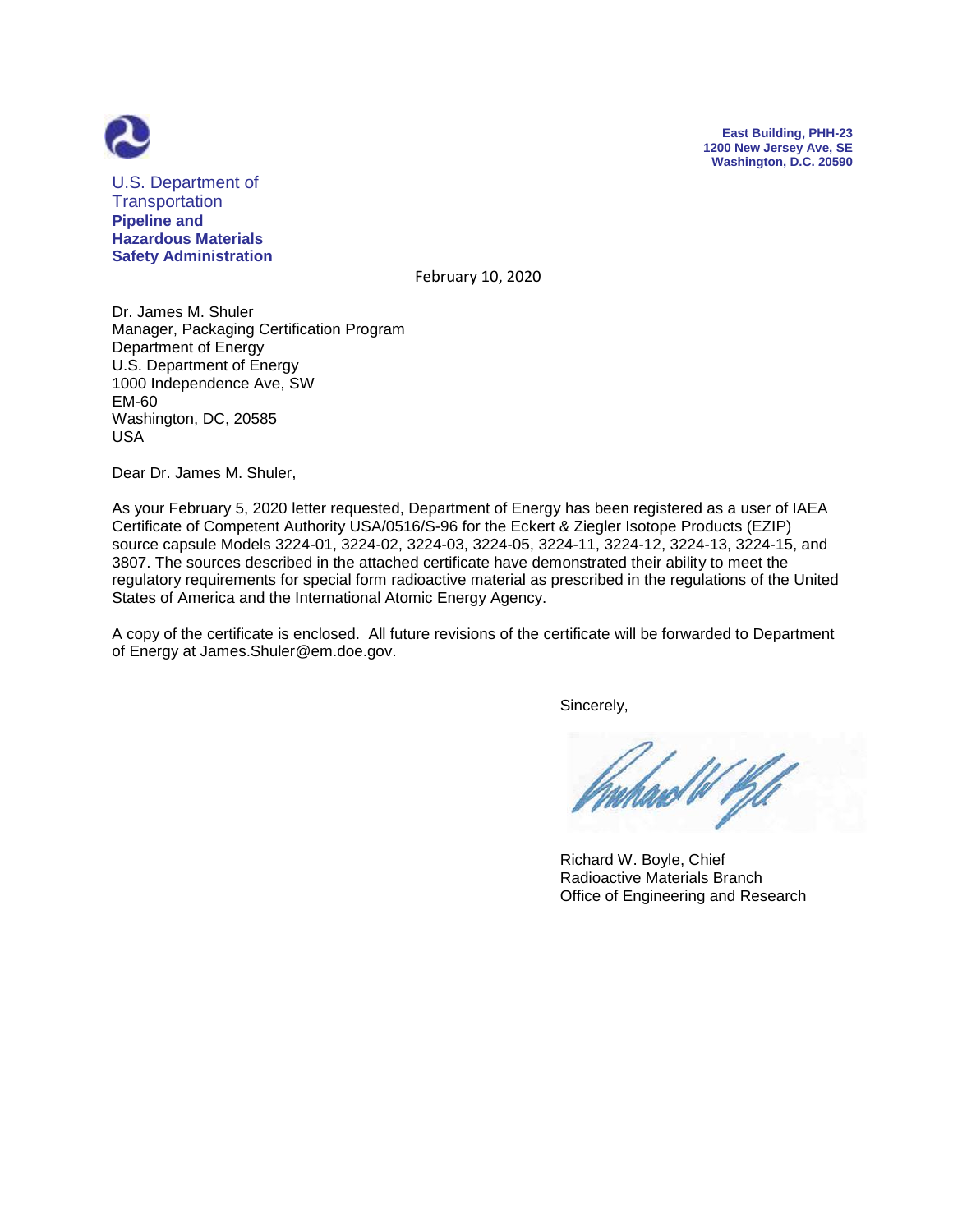

 $\overline{\phantom{a}}$ 

**East Building, PHH-23 1200 New Jersey Ave, SE Washington, D.C. 20590**

U.S. Department of Transportation

#### **IAEA CERTIFICATE OF COMPETENT AUTHORITY SPECIAL FORM RADIOACTIVE MATERIALS**

**Pipeline and Hazardous Materials Safety Administration CERTIFICATE USA/0516/S-96, REVISION 5**

This certifies that the sources described have been demonstrated to meet the regulatory requirements for special form radioactive material as prescribed in the regulations of the International Atomic Energy Agency<sup>1</sup> and the United States of America<sup>2</sup> for the transport of radioactive material.

- 1. Source Identification Eckert & Ziegler Isotope Products (EZIP) source capsule Models 3224-01, 3224-02, 3224-03, 3224-05, 3224-11, 3224-12, 3224-13, 3224-15, and 3807.
- 2. Source Description Cylindrical single encapsulations made of Type 304 or 304L stainless steel or titanium, with a 0.25 mm (0.010 in.) thick integral window at one end, and fusion seal welded. Approximate outer dimensions of the 3224 models are either 2.0 mm (0.08 in.), 3.0 mm (0.12 in.), 4.0 mm (0.16 in.), or 7.0 mm (0.28 in.) in diameter and 10.0 mm (0.39 in.) in length. Approximate outer dimensions of the 3807 model are 3.0 mm (0.12 in.) in diameter and 10.2 mm (0.4 in.) in length. Construction of capsule 3224 models shall be in accordance with Eckert & Ziegler Isotope Products Drawing No. 3224, Rev. S, sheet 3 of 5. Construction of the 3807 model shall be in accordance with attached Isotope Products Laboratories Drawing No. 3807, Rev. B, Sheet 3 of 6.
- 3. Radioactive Contents The sources described by this certificate are authorized to contain any one of the following radionuclides limited to the activity shown. The radionuclides are in the form of chlorides, nitrates, or oxides in ceramic or resin bead; oxides in gold or aluminum; or metal plated onto substrate.

 $^1$  "Regulations for the Safe Transport of Radioactive Material, 2012 Edition, No. SSR-6" published by the International Atomic Energy Agency (IAEA), Vienna, Austria.

 $^2$  Title 49, Code of Federal Regulations, Parts 100-199, United States of America.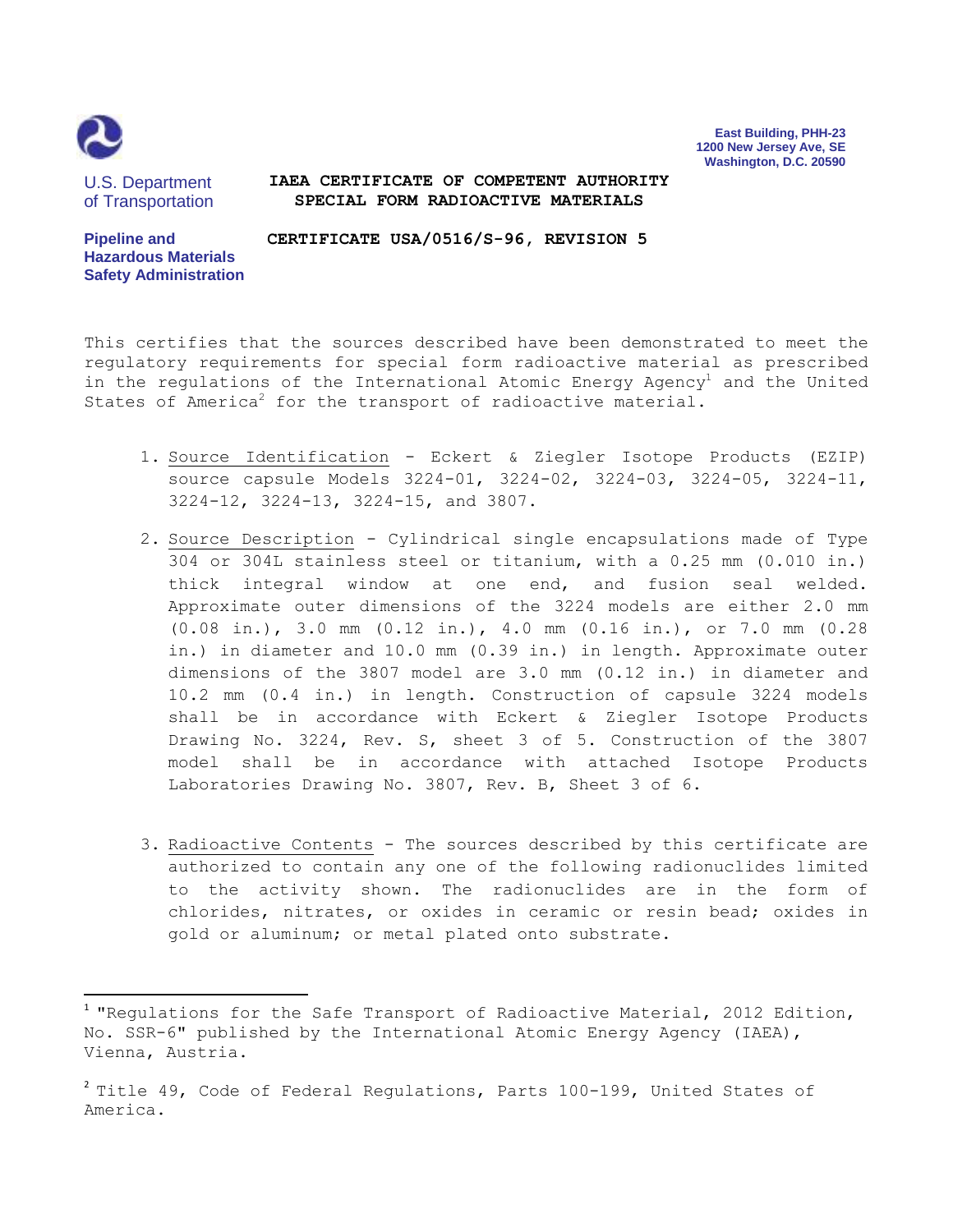### **CERTIFICATE USA/0516/S-96, REVISION 5**

The Na-22 may also be in the form of NaCl in gold. The Ge-68 may also be in the form of  $GeO<sub>2</sub>$  in silver. The Sr-90 may also be in the form of SrTiO<sup>4</sup> in silver. The Ba-133 may also be in the form of BaSo<sup>4</sup> in ceramic.

# **Radionuclide Activity MBq (mCi)**

| $Na-22$      | 185    | (5)   |
|--------------|--------|-------|
| $Co-57$      | 11,100 | (300) |
| $Co-58$      | 11,100 | (300) |
| $Co-60$      | 370    | (10)  |
| $Ge-68$      | 1,850  | (50)  |
| $Sr-90$      | 4,625  | (125) |
| Ru-106       | 1,850  | (50)  |
| $Ba - 133$   | 3,700  | (100) |
| $Cs - 137$   | 11,100 | (300) |
| $Ra - 226$   | 1,850  | (50)  |
| Lanthanides* | 11,100 | (300) |
| Actinides**  | 11,100 | (300) |

\* (Isotopes of Ce, Pr, Sm, Eu, Gd, Tm, and Yb only) \*\* (Isotopes of Ac, Th, Pa, U, Pu, Am, and Cm only)

- 4. Management System Activities Records of Management System activities required by Paragraph 306 of the IAEA regulations shall be maintained and made available to the authorized officials for at least three years after the last shipment authorized by this certificate. Consignors in the United States exporting shipments under this certificate shall satisfy the requirements of Subpart H of 10 CFR 71.
- 5. Expiration Date This certificate expires on February 28, 2024. Previous editions which have not reached their expiration date may continue to be used.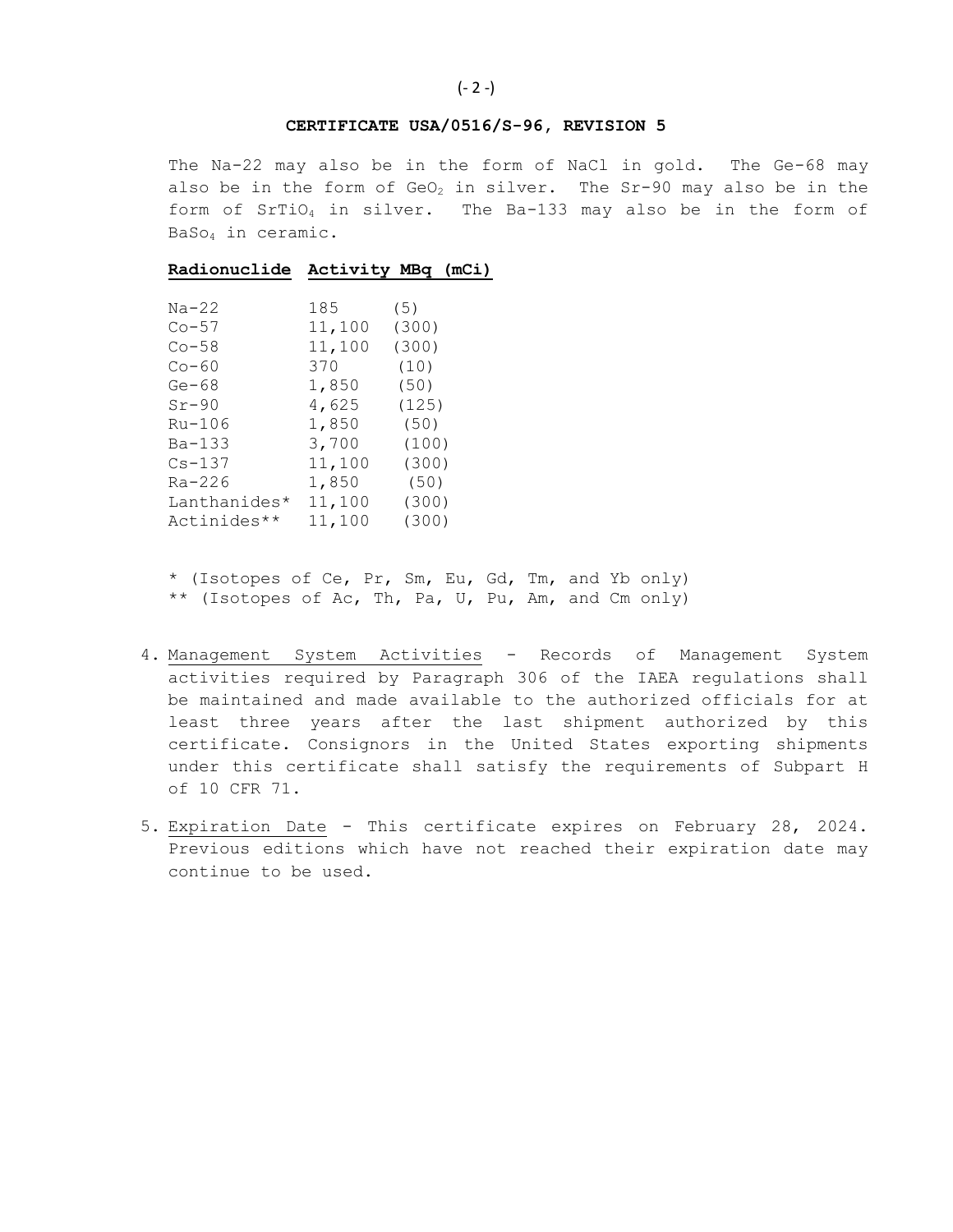# **CERTIFICATE USA/0516/S-96, REVISION 5**

This certificate is issued in accordance with paragraph(s) 804 of the IAEA Regulations and Section 173.476 of Title 49 of the Code of Federal Regulations, in response to the December 19, 2018 petition by Eckert & Ziegler Isotope Products, Valencia, CA, and in consideration of other information on file in this Office.

Certified By:

February 21, 2019 (DATE)

William Schoonover Associate Administrator for Hazardous Materials Safety

Revision 5 - Issued to extend the expiration date and to add Models 3224-05 and 3224-15.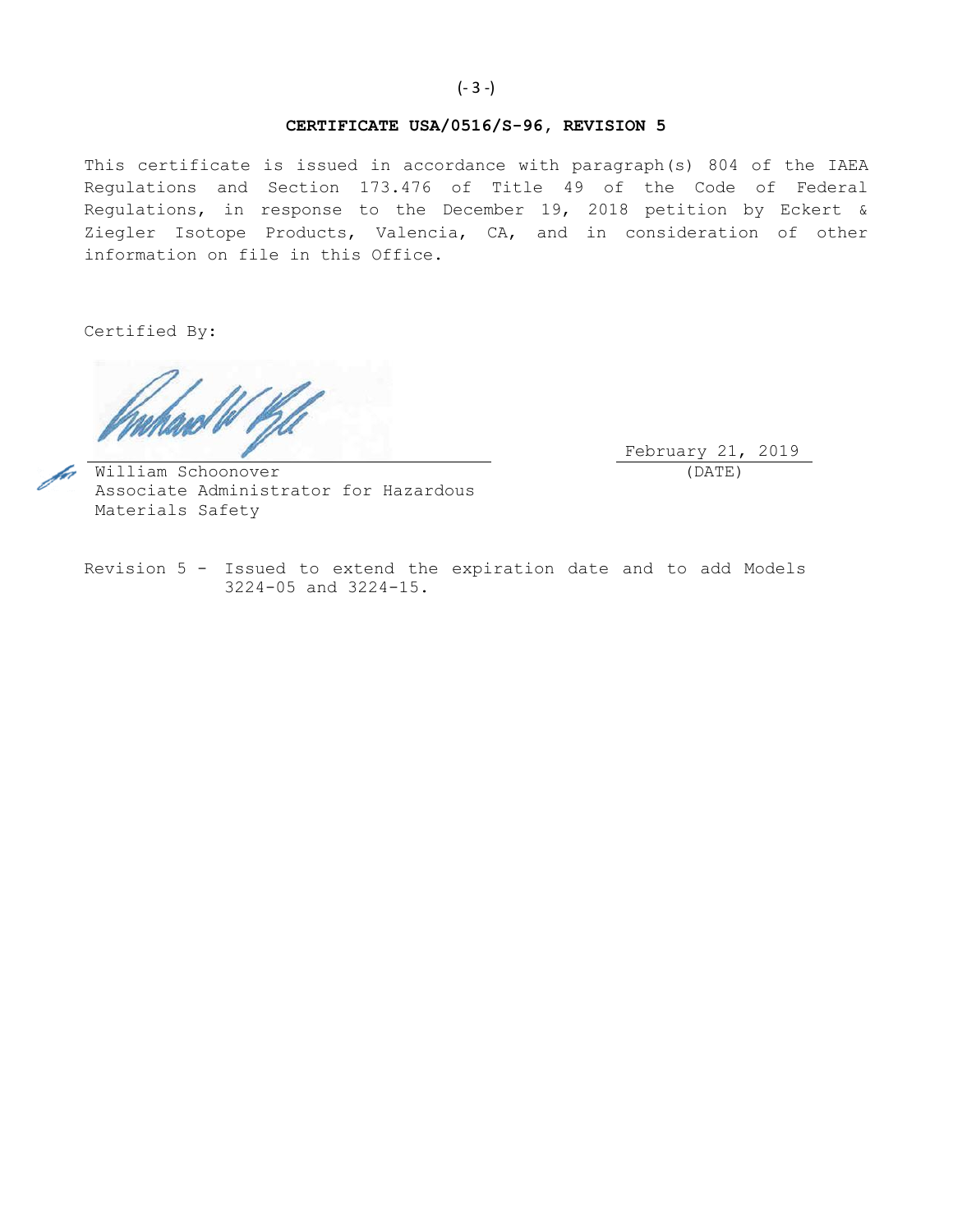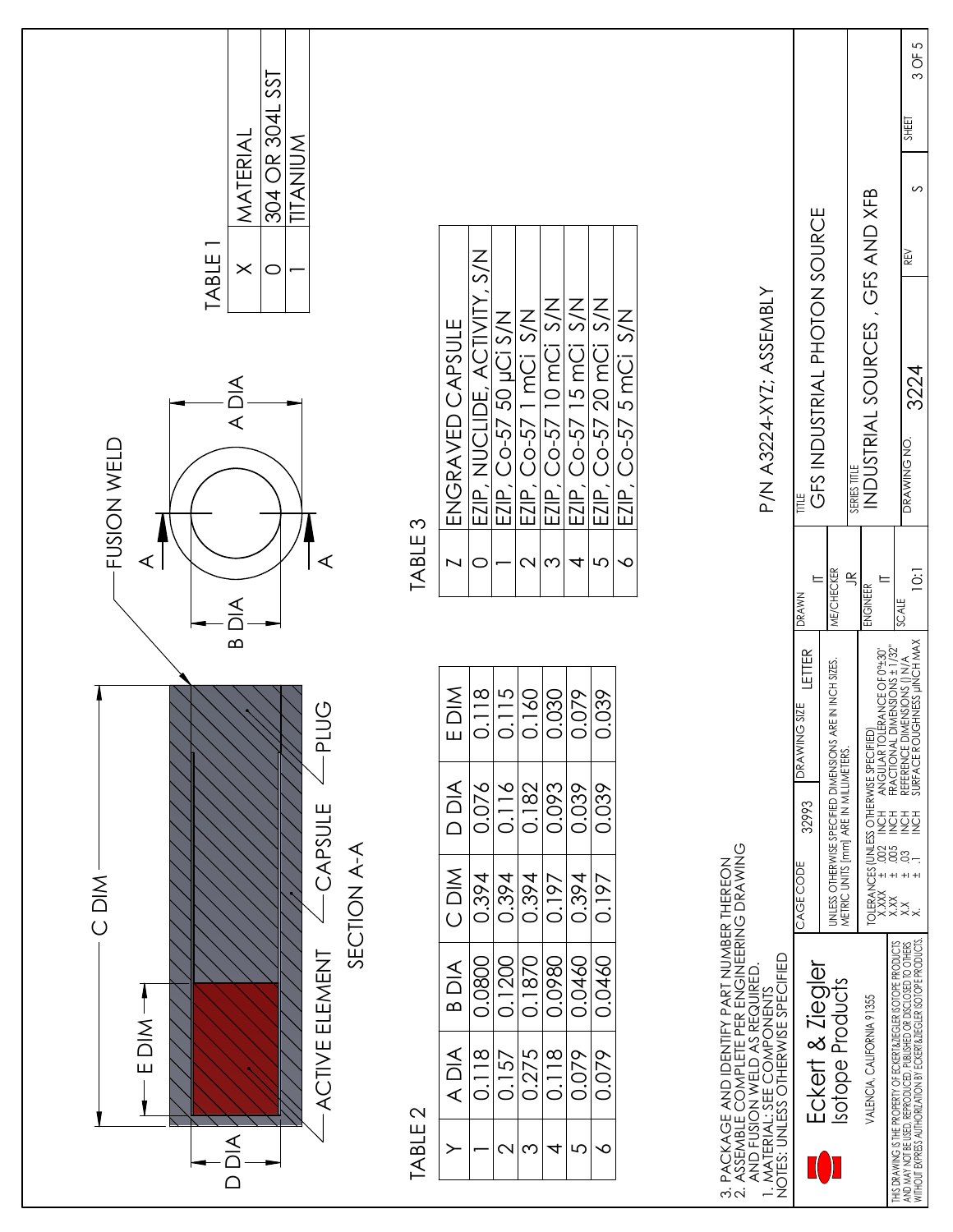